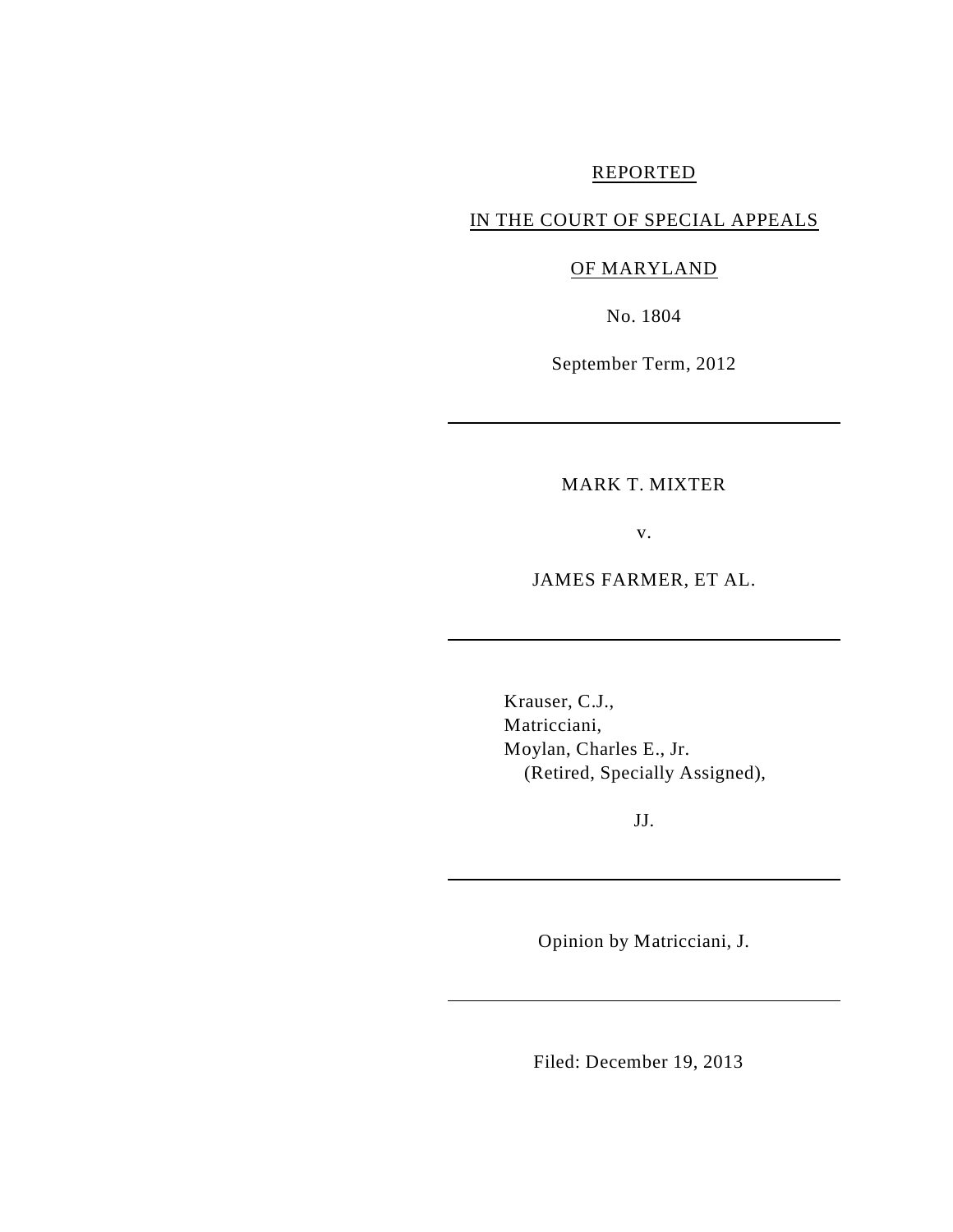Appellant filed a lawsuit against appellee James Farmer based on letters that Farmer sent to various lawyers regarding appellant's "unprofessional" conduct. In the complaint, appellant alleged defamation, libel, slander, and intentional infliction of emotional distress. He later filed amended complaints to add counts for tortious interference with contract and tortious interference with prospective advantage. Appellant also added appellee Charles Bowie as a party defendant. Appellees filed separate motions to dismiss. Both were denied. Appellees then filed separate motions for summary judgment and requests for a hearing. Following a hearing, on October 12, 2012, the trial court granted appellees' motions for summary judgment. This timely appeal followed.

#### **QUESTIONS PRESENTED**

Appellant presents several questions, which we summarize below in two questions:

- I. Whether the trial court erred in granting appellees' motions for summary judgment and holding that absolute judicial privilege and/or qualified privilege immunized appellees from the following claims: 1) defamation, libel, and slander; 2) intentional infliction of emotional distress; 3) interference with appellant's existing contracts; and 4) interference with appellant's prospective advantage?
- II. Whether the trial court erred in holding that, absent any privilege, the appellees did not state a cognizable claim for intentional infliction of emotional distress, tortious interference with appellant's existing contracts, or tortious interference with appellant's prospective advantage?

For the reasons that follow, we answer no to both questions and affirm.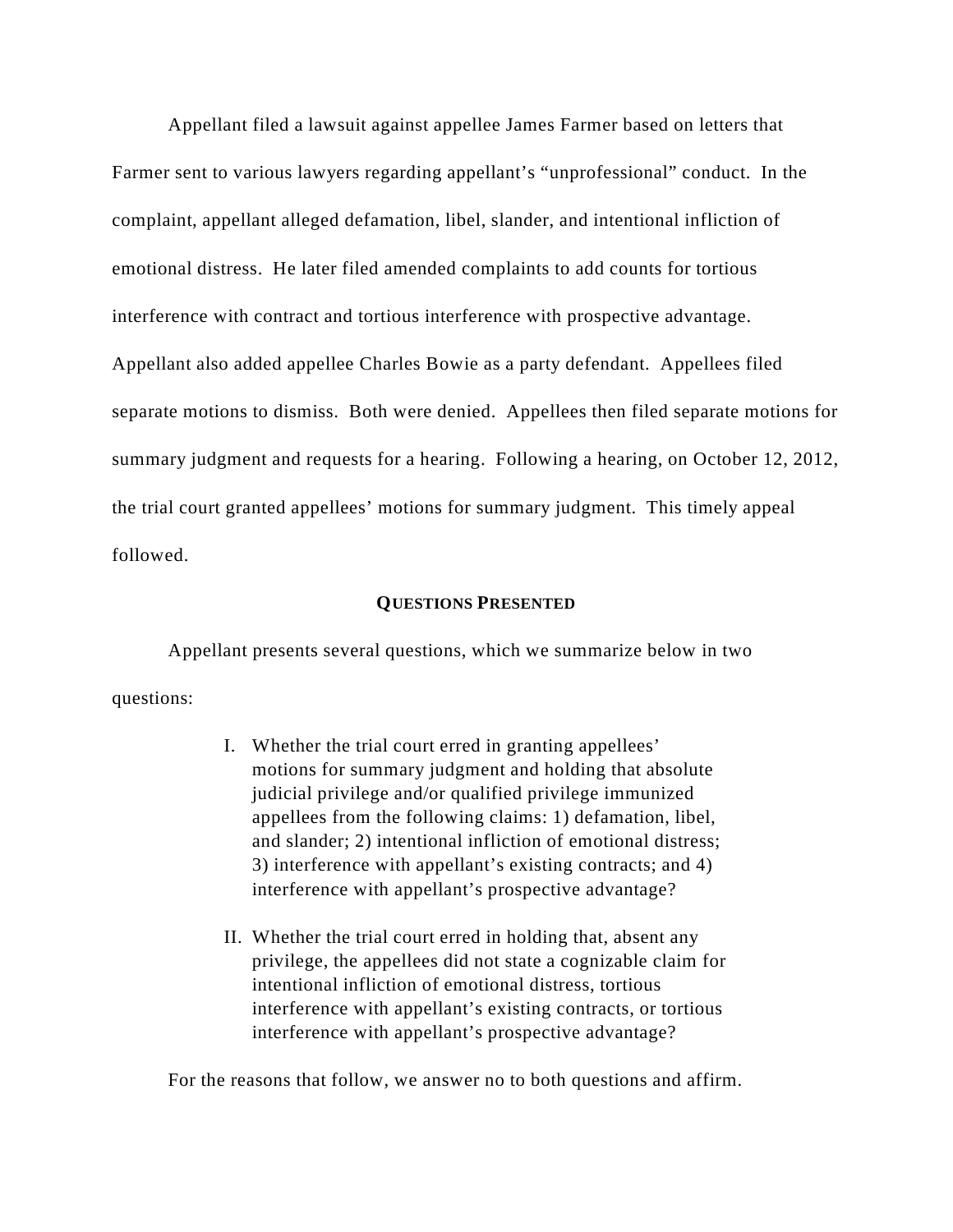#### **FACTUAL AND PROCEDURAL HISTORY**

To characterize Farmer and Mixter's relationship as acrimonious might be the understatement of the year. This court is sadly all too familiar with the antics of these litigants from a dispute a few years ago in the case of *Smith v. Keener*, Case No. 08-C-09- 00896, in the Circuit Court for Charles County. In *Smith*, Farmer represented the plaintiff and appellant represented the defendant. While the case ultimately settled for a small amount of money, Farmer was so infuriated by Mixter's behavior that he sought sanctions against him. The trial court initially denied the motion for sanctions, but later granted it, only to be reversed by this court.

Thereafter, on August 12, 2010, Farmer sent twenty letters to various Maryland attorneys discussing appellant's "unprofessional behavior" in the *Smith* case, and seeking information about other lawyers' negative experiences with Mixter for a potential complaint with the Attorney Grievance Commission of Maryland (AGC). Mixter retaliated by filing a defamation suit against Farmer on November 24, 2011. Farmer then sent additional letters to other local attorneys and individuals, including to one of Mixter's clients, seeking more information for his complaint. Farmer filed a grievance against appellant with the AGC on December 27, 2011.

In his initial complaint against Farmer, appellant alleged defamation, libel, slander, and intentional infliction of emotional distress. After Farmer sent the letter to appellant's client, Mixter filed an amended complaint which added counts for tortious interference

-2-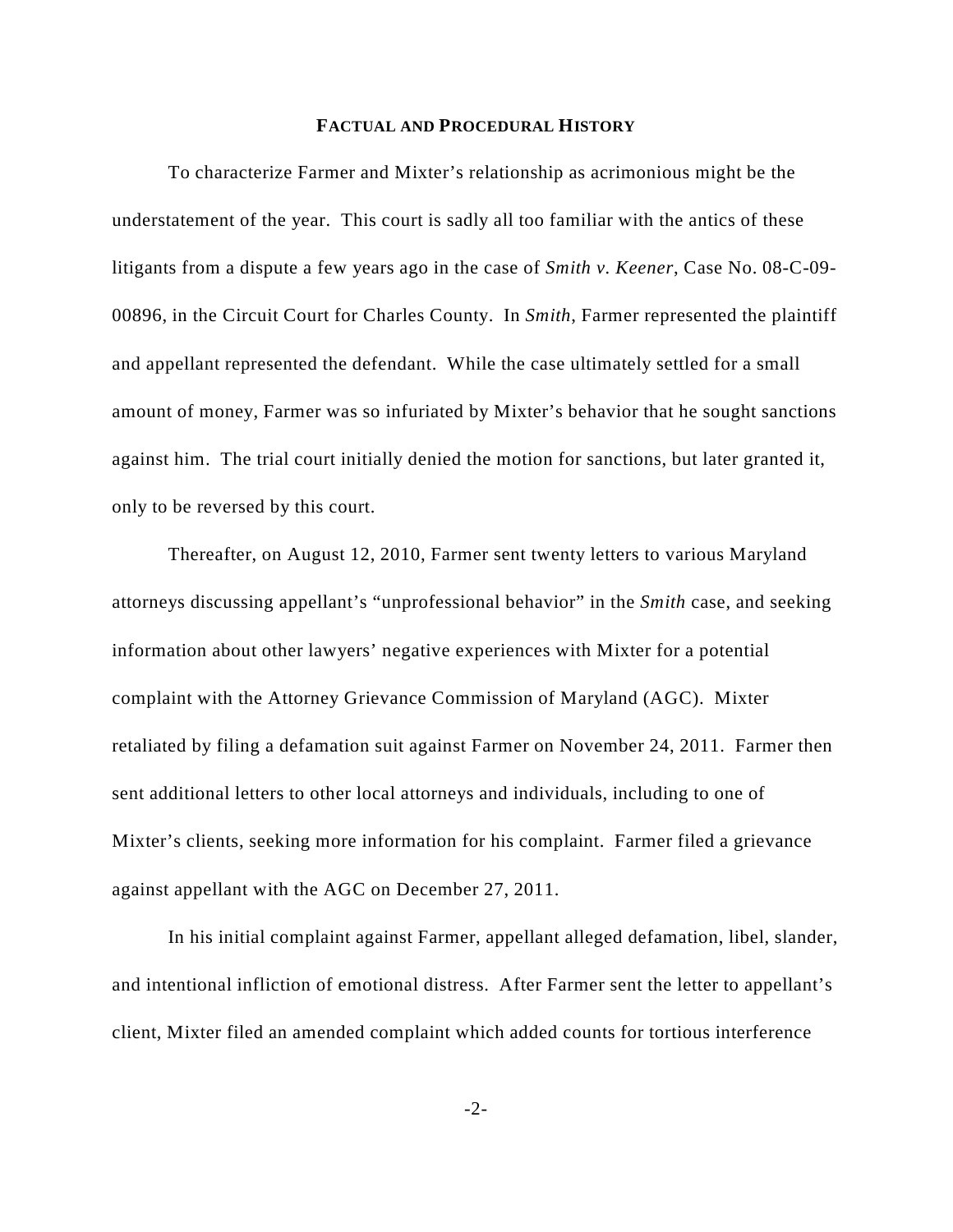with contract and tortious interference with prospective advantage. He filed a second amended complaint, which amended the first three counts of the complaint to note that Farmer made his defamatory statements intentionally, or with reckless disregard as to the statements' truth or falsity. Mixter then filed a third amended complaint against both appellees setting forth the same six counts. He added Bowie to the complaint because he believed that Bowie conspired with Farmer to send the letters. Appellees filed separate motions to dismiss, which were denied. Appellees then filed separate motions for summary judgment and requests for a hearing. On August 24, 2012, a hearing was held to consider appellees' motions. Thereafter, on October 12, 2012, the trial court granted appellees' motions for summary judgment. This timely appeal followed.

#### **DISCUSSION**

### **I.**

Appellant alleges that the Circuit Court erred in granting appellees' motions for summary judgment and in finding that absolute judicial privilege immunized appellees from the following claims: 1) defamation, libel, and slander; 2) intentional infliction of emotional distress; 3) interference with appellant's existing contracts; and 4) interference with appellant's prospective advantage. We review a trial court's grant of a motion for summary judgment for legal correctness. *Commercial Union Ins. Co. v. Harleysville Mut. Ins. Co.*, 110 Md. App. 45, 51 (1996). In ruling on a motion for summary judgment, the trial court must determine that "there is no genuine dispute as to any material fact and that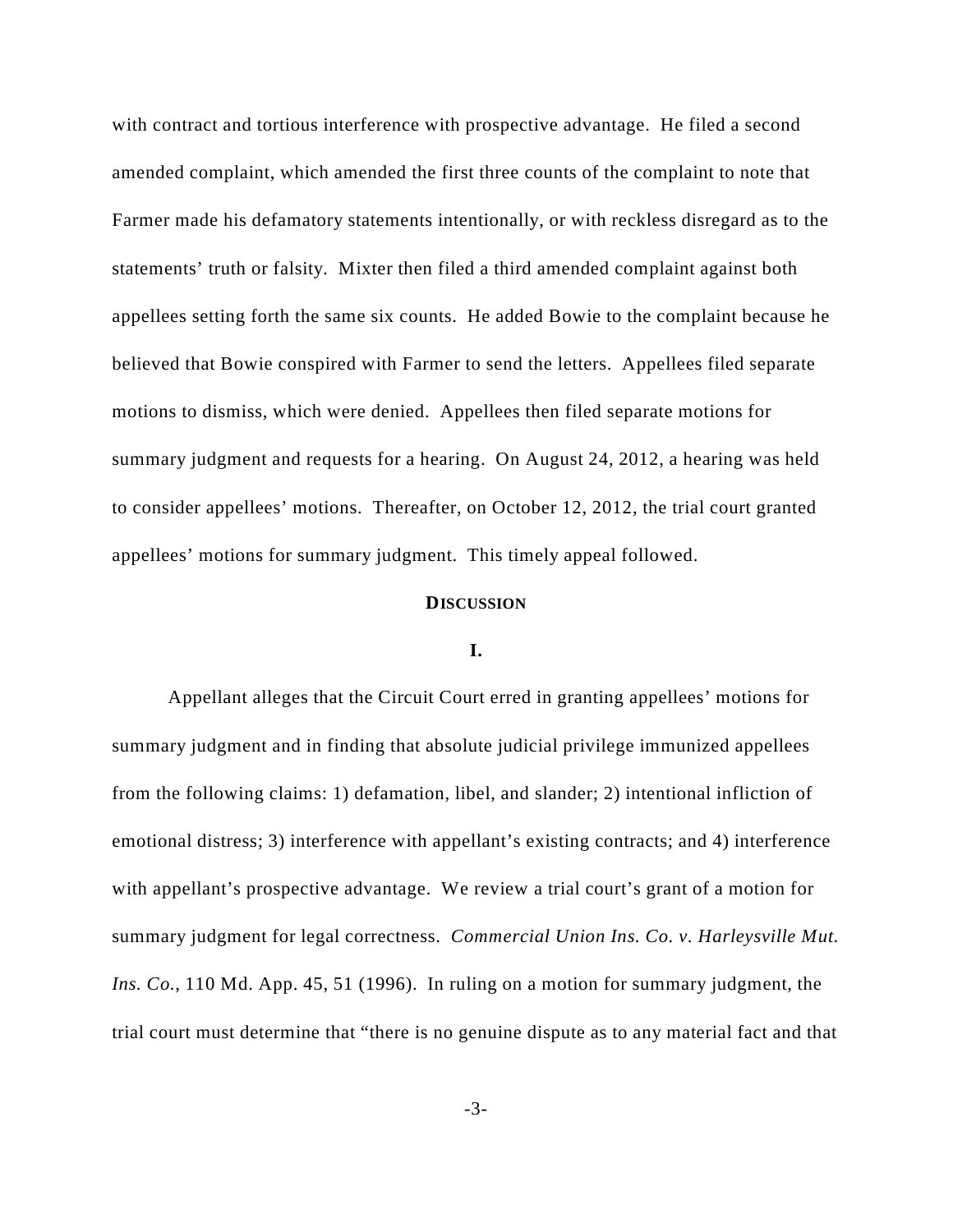the party in whose favor judgment is entered is entitled to judgment as a matter of law." *Jones v. Mid-Atl. Funding Co.*, 362 Md. 661, 675 (2001).

Maryland courts recognize an absolute privilege for attorneys to make potentially defamatory statements if the statements have some rational relationship to the judicial proceedings. *Norman v. Borison*, 418 Md. 630, 650 (2011). The absolute privilege is broad and comprehensive in order to serve its purpose to foster the "free and unfettered administration of justice." *Keys v. Chrysler Credit Corp*., 303 Md. 397, 404 (1985). Therefore, the privilege protects defamatory statements "even if his [or her] purpose or motive was malicious, he [or she] knew the statement was false, or his [or her] conduct was otherwise unreasonable." 418 Md. at 651 (quoting *Adams v. Peck*, 288 Md. 1, 3 (1980)) (brackets in original). The absolute privilege applies to the quasi-judicial proceedings before the AGC, and extends to statements made by attorneys prior to the commencement of judicial proceedings. *Kerpelman v. Bricker*, 23 Md. App. 628, 630 (1974) and *Arundel Corp v. Green*, 75 Md. App. 77, 85 (1988).

Appellant argues that the absolute privilege<sup>1</sup> does not protect the statements contained in any of Farmer's letters from defamation, libel, and slander claims. He also argues that absolute privilege does not apply to intentional infliction of emotional distress, tortious interference with existing contracts, and tortious interference with

 $\frac{1}{1}$  For brevity, throughout this opinion, we use this term to refer to the privilege to make potentially defamatory statements in judicial or quasi-judicial proceedings without fear of suit.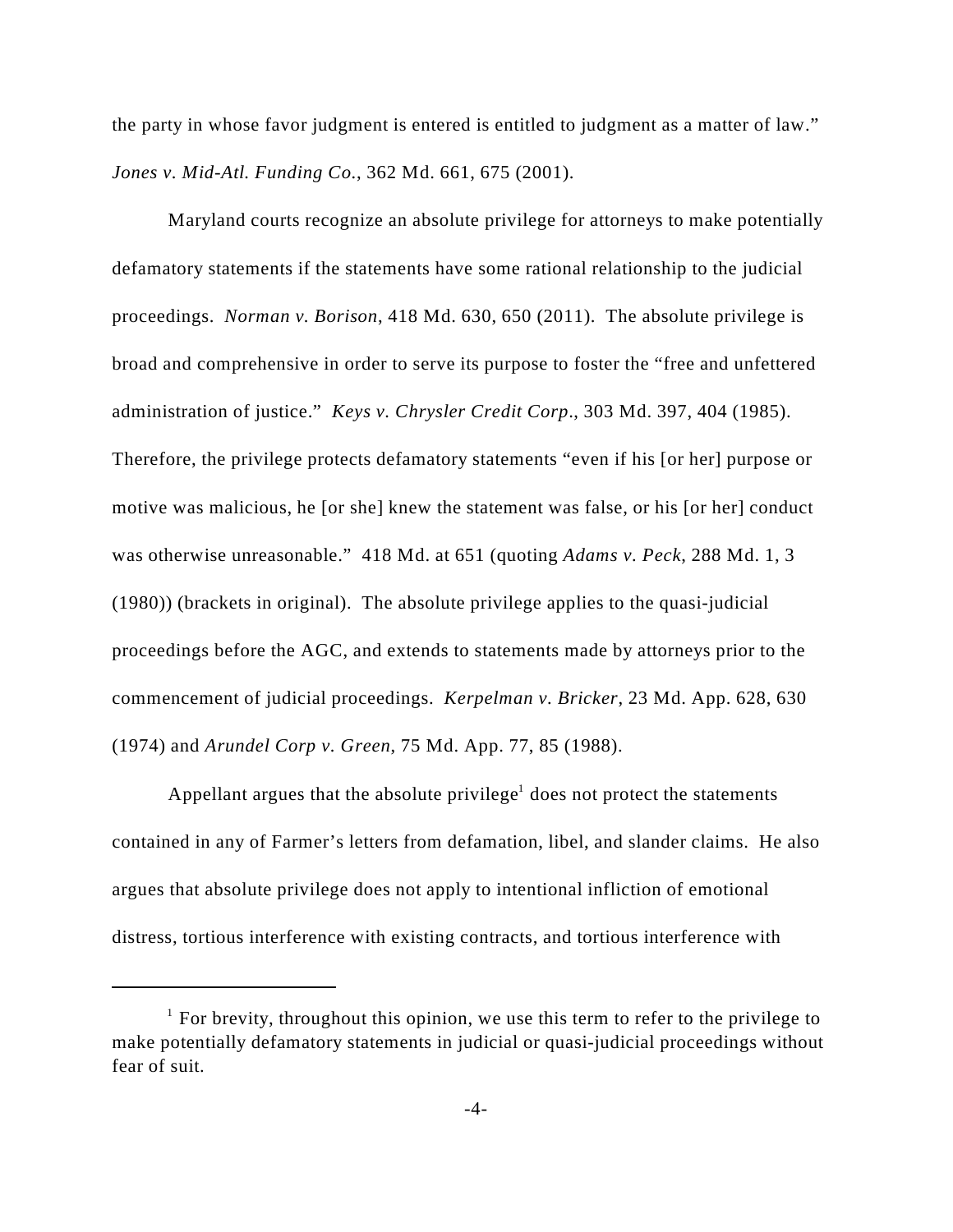prospective advantage. We address each issue in turn.

The trial court found that Farmer's letters dated August 12, 2010 had a specific and rational relationship to the anticipated proceedings before the AGC, and thus were absolutely privileged. The trial court also found that Farmer's letters sent after filing his complaint with the AGC were privileged because they merely sought additional information regarding appellant's conduct.

 Mixter contends that the sixteen-month delay between Farmer's writing the letters and filing the grievance establishes that appellee did not intend originally to file a grievance, but only used this later filing as an excuse, after appellant sued him. Moreover, appellant says that the delay in filing means the letters were not written in furtherance of the AGC complaint. We disagree on both accounts. The record shows that Farmer's letters specifically mentioned that he was seeking information for a bar counsel complaint.<sup>2</sup> Although the delay in filing a grievance was lengthy, we agree with the trial court that it was not long enough to sever the clearly stated connection to the AGC complaint. Anyone reporting a grievance to the AGC is allowed time to gather evidence for his or her claims. Moreover, as we said earlier, absolute privilege extends to statements made prior to, and in contemplation of, judicial proceedings*. Arundel Corp v. Green*, 75 Md. App. 77, 85 (1988). We also believe that appellee's stated reason for the

 $\degree$  We do acknowledge that there was inflammatory material in those letters. We also think Farmer was ill-advised to undertake this entire investigation himself. But, that does not mean his actions were not privileged.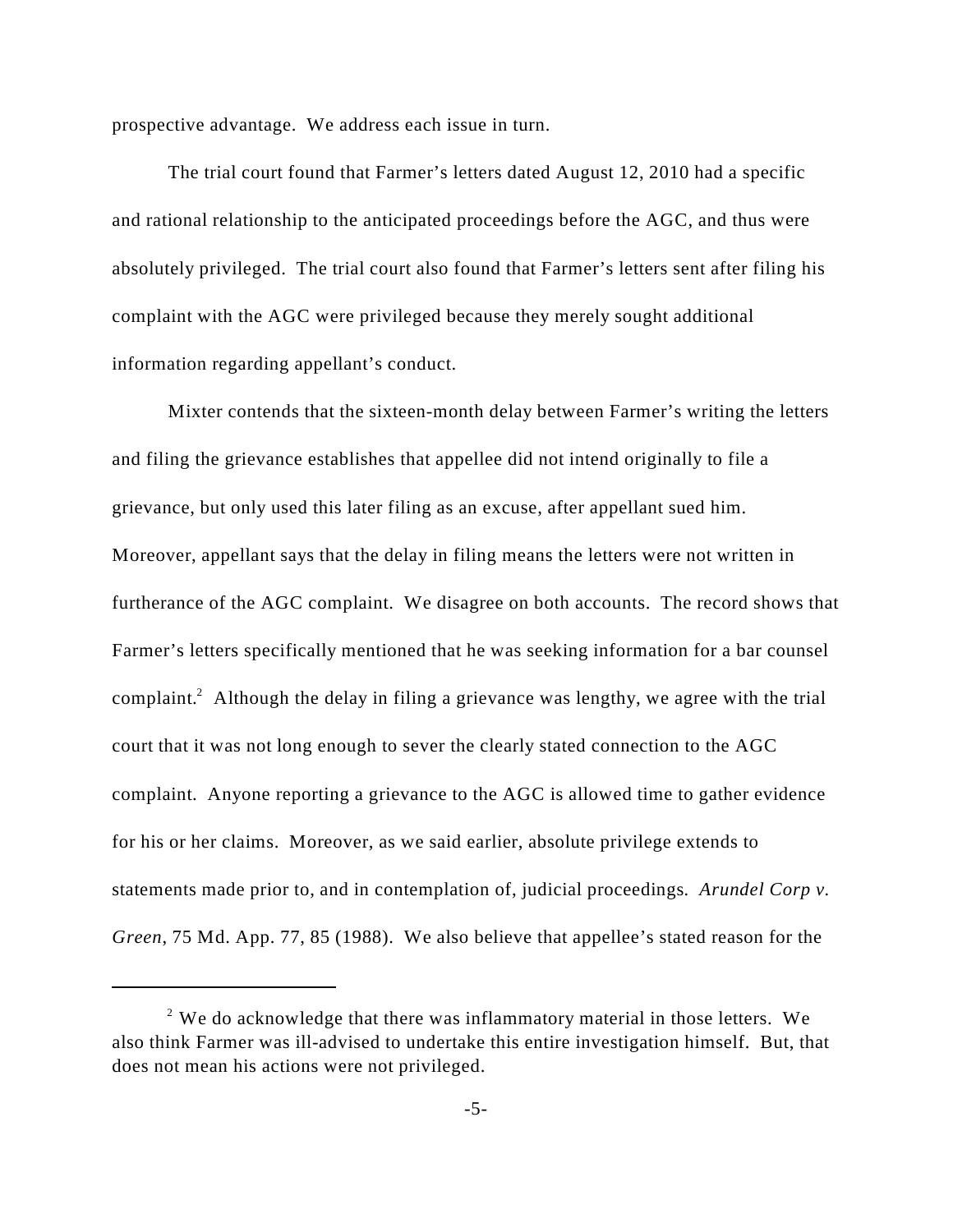delay, that the *Smith* case was still active, strikes us as reasonable.

Appellant then asserts that, even if the letters to other lawyers concerned the AGC, the letter to his client, Mr. Hancock, did not. We disagree. The letter to Mr. Hancock specifically mentioned that he was "in the process of filing several Bar Complaints against [Mixter]."

Mixter contends that Farmer's lack of particularity in his AGC complaint, coupled with his inability at deposition to point to any specific professional rule violations, exposes his real purpose to be to disparage Mixter's reputation in the legal community. We find this argument unpersuasive for two reasons: first, there is no requirement that an AGC complaint allege specific rule violations; and secondly, under Maryland law, even a meritless complaint is privileged and the complainant's motive is immaterial. *See DiBlasio v. Kolonder*, 233 Md. 512, 522 (1964) (stating that an absolute privilege "provides immunity regardless of the purpose or motive of the defendant, or the reasonableness of his conduct").

Mixter next contends that the trial court's ruling harms the public policy underlying absolute judicial privilege because it allows Farmer to disparage him continuously and without recourse. While we acknowledge that the AGC process potentially may allow defamation against a specific lawyer, this outcome is weighed against the greater need to protect the public from unethical lawyers. *See Woodruff v. Trepel*, 125 Md. App. 381, 391 (1999) (stating that we allow people in certain

-6-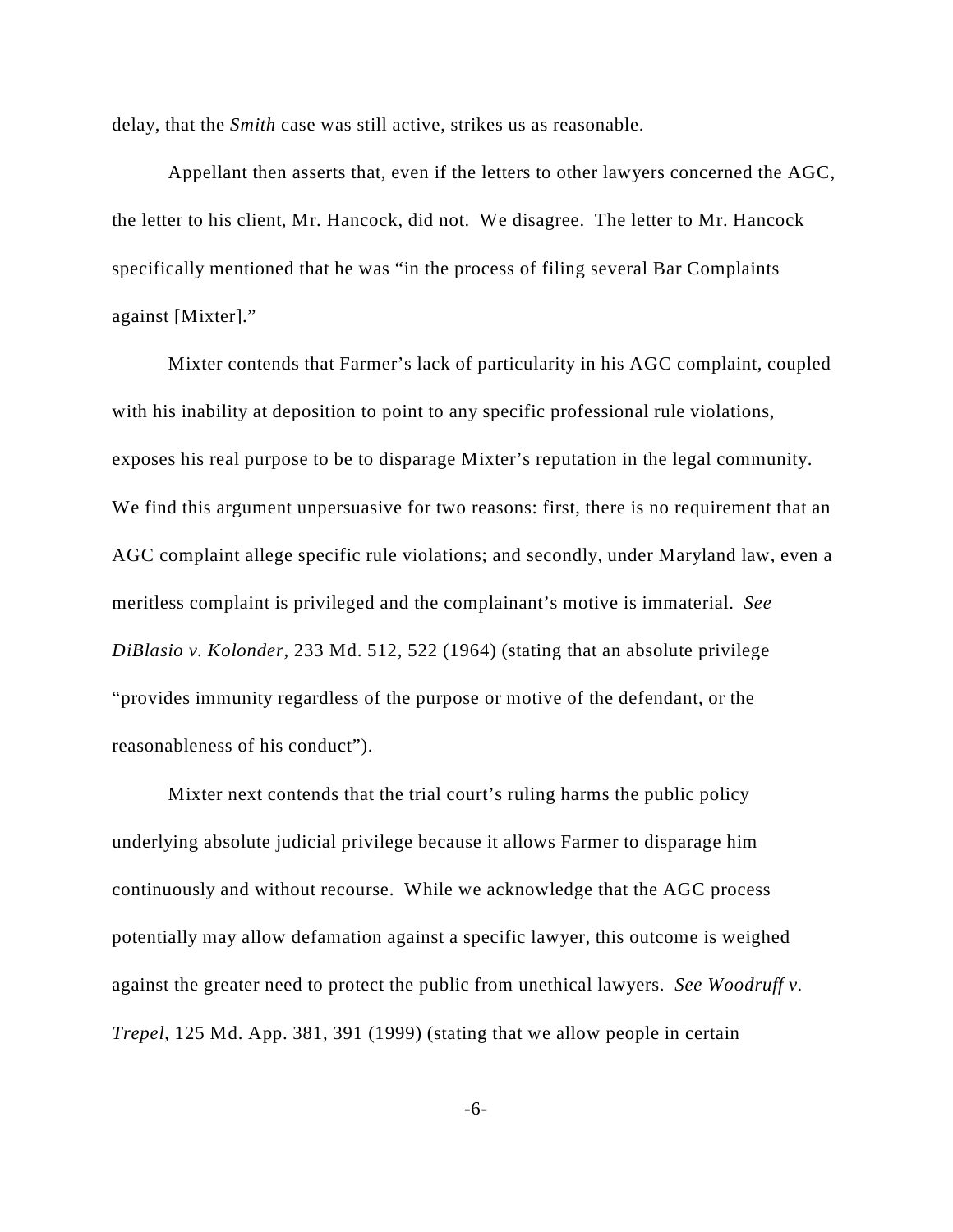circumstances not to be held accountable for defamation because they are acting to further a greater interest of social importance). Because AGC complaints are not published and lawyers' exposure is protected to a reasonable degree, we are unwilling to overlook the absolute privilege accorded to the AGC process simply because appellant feels aggrieved in this situation.

Appellant also argues that the trial court erred when it did not find that malice defeated a conditional privilege for claims of defamation, libel, and slander. Because Farmer enjoyed an *absolute privilege* against claims for defamation, libel, and slander, and malice does not defeat the absolute privilege, we need not reach this issue.

Finally, appellant contends that, even if absolute privilege applies to the defamation torts, it does not apply to his intentional infliction of emotional distress, tortious interference with existing contracts, and tortious interference with prospective advantage claims. While there is no Maryland law specifically applying absolute privilege to intentional infliction of emotional distress, tortious interference with existing contracts, or tortious interference with prospective advantage, there is precedent for applying absolute privilege to torts beyond defamation when those other torts arise from the same conduct as the defamation claim.

In *Walker v. D'Alesandro*, the Court of Appeals stated that privilege was not limited to immunity from liability for defamation. 212 Md. 163, 169 (1957). The Court of Appeals reiterated this position in *Carr v. Watkins*, when it examined whether privilege

-7-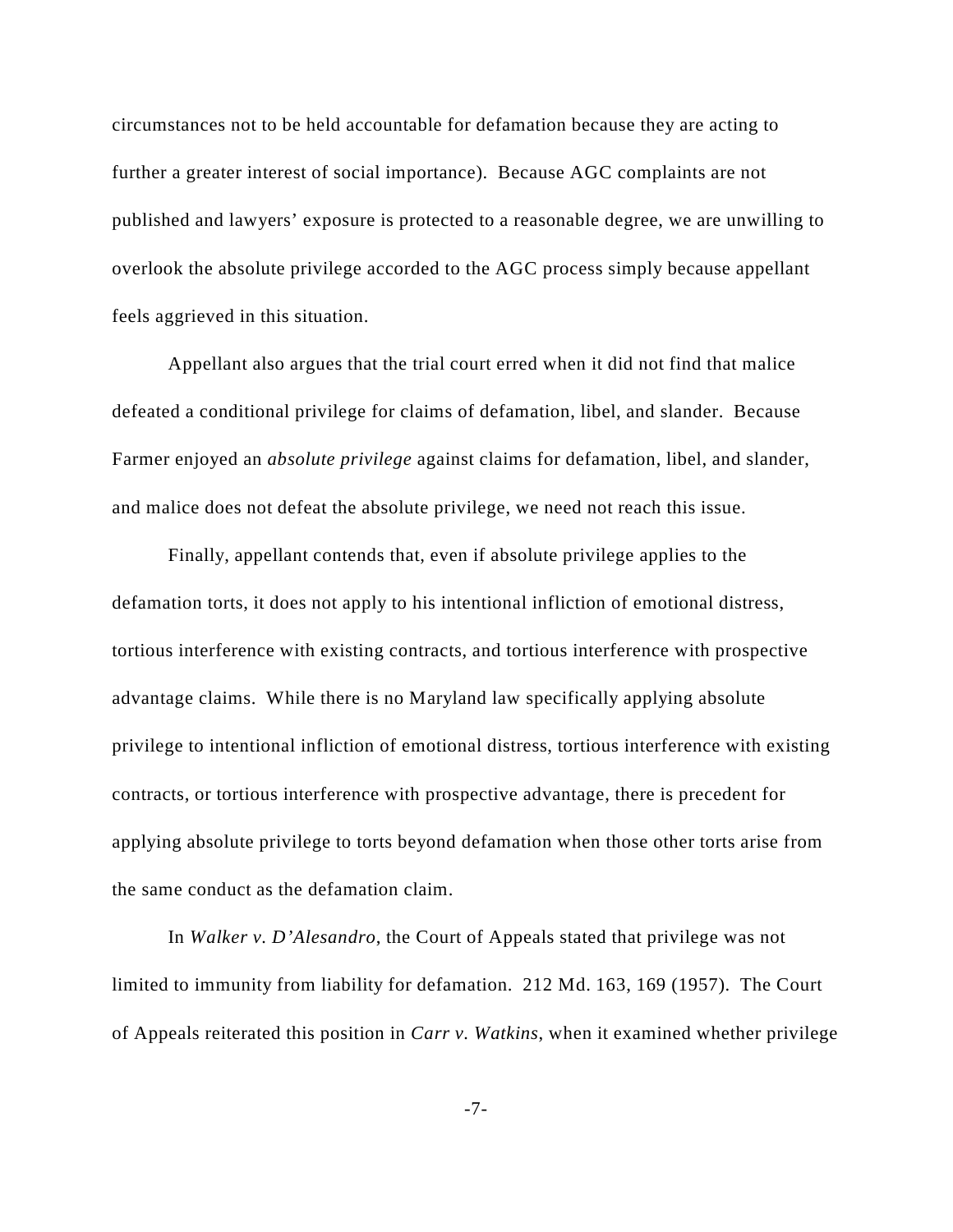could act as a shield for torts such as invasion of privacy and malicious interference with contract rights. 227 Md. 578, 582 (1961). *Carr* concluded that "if there was immunity from liability for defamation, there was immunity from liability for the other alleged torts claimed by the [plaintiff] to have been committed." *Id*. at 583.

The Supreme Court also recognizes that privilege is not confined to defamation torts when the same behavior is the subject of other torts. In *Barr v. Matteo*, the Supreme Court discussed the law of privilege as an absolute defense for federal officers in civil suits for defamation and "kindred torts." 360 U.S. 564, 569 (1959). Moreover, in *Hustler Magazine, Inc. v. Falwell*, the Supreme Court held that the First Amendment privilege applies equally to libel and intentional infliction of emotional distress. 485 U.S. 46, 56 (1988). The Court's rationale for applying the First Amendment privilege equally to libel and intentional infliction of emotional distress suggests to us that absolute privilege would apply equally to those claims as well.<sup>3</sup>

Other courts also have used privilege to protect defendants from claims other than defamation that originated from the same acts. *See Sullivan v. Birmingham*, 416 N.E.2d 528, 533 (Mass. App. Ct. 1981) (holding that absolute privilege was a complete defense to intentional infliction of emotional distress); *see also Rainier's Dairies v. Raritan Val.*

 $3$  The Supreme Court recognized that in order to protect the important freedoms of the First Amendment, it was necessary to expand the privilege beyond libel to intentional infliction of emotional distress. *Hustler Magazine, Inc. v. Falwell*, 485 U.S. 46, 56 (1988). Similarly, in order to protect the free access to the courts, it is necessary to expand the absolute judicial privilege beyond defamation to other torts.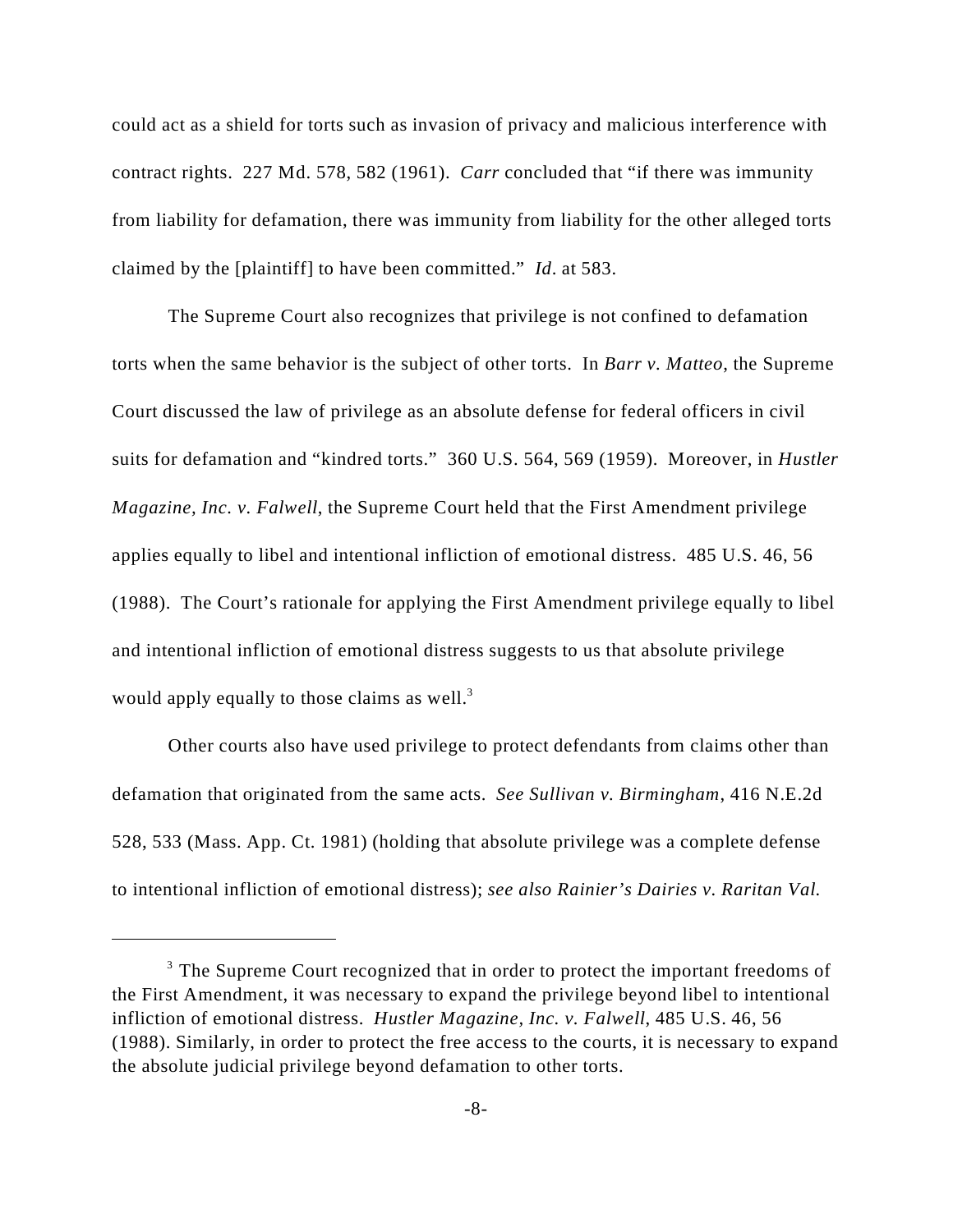*Farms*, 117 A.2d 889, 895 (N.J. 1955) (holding that absolute privilege was a complete defense to malicious interference with business).

In addition to case law in Maryland and other courts supporting the expansion of immunity beyond defamation torts when those other torts arise from the same conduct, a broad reading of absolute privilege makes sense from a policy perspective. The *Sullivan v. Birmingham* court noted that the policy behind the privilege "would be severely undercut if the absolute privilege were to be regarded as less than a bar to all actions arising out of the 'conduct of parties and/or witnesses in connection with a judicial proceeding.'" 416 N.E.2d at 534 (quoting *Devlin v. Greiner*, 371 A.2d 380, 385 (N.J. Super Ct. Law Div. 1977)). The court in *Thornton v. Rhoden* agreed that the policy reasons behind the absolute privilege would be defeated if claims beyond defamation were not protected. 245 Cal. App. 2d 80, 99 (Cal. Dist. Ct. App. 1966). *Thornton* stated, "[i]f it is desirable to create an absolute privilege in defamation...we should not remove one concern and saddle him with another for doing precisely the same thing." *Id*. Nonetheless, because Maryland law is not settled, we will examine whether absent absolute privilege, appellant's complaint could survive summary judgment on the counts for intentional infliction of emotional distress, tortious interference with existing contracts, or tortious interference with prospective business.

-9-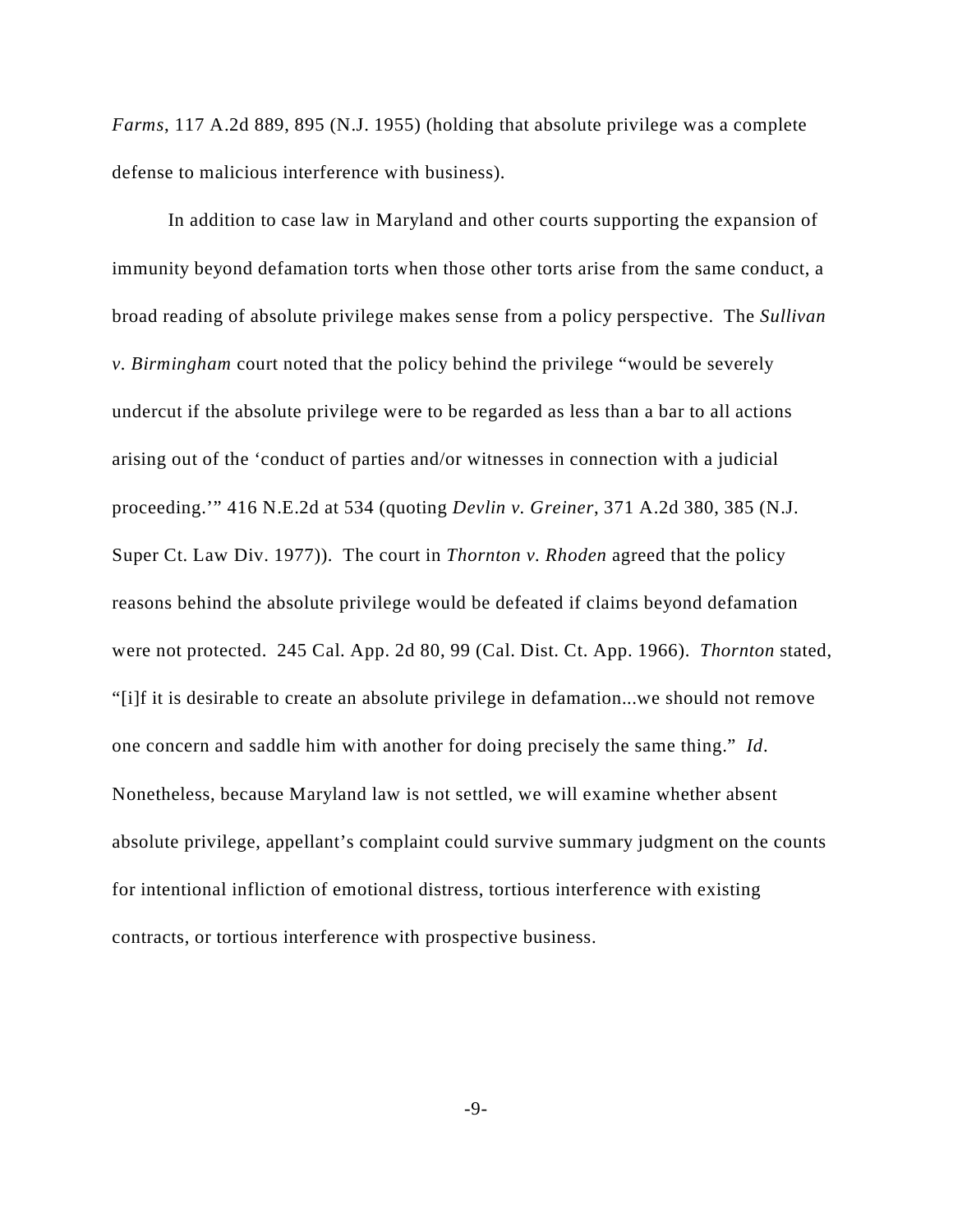**II.**

## A. Intentional infliction of emotional distress

Intentional infliction of emotional distress requires the following elements: "1) the conduct must be intentional or reckless, 2) the conduct must be extreme and outrageous, 3) there must be a casual connection between the wrongful conduct and the emotional distress, and 4) the emotional distress must be severe." *Harris v. Jones*, 281 Md. 560, 566 (1977). The tort should be "used sparingly and only for opprobrious behavior that includes truly outrageous conduct." *Hines v. French*, 157 Md. App. 536, 558 (2004) (quoting *Batson v. Shiflett*, 325 Md. 684, 734-35 (1992)).

Conduct that is intentional or reckless occurs when the actor "desires to inflict severe emotional distress, and also where he knows that such distress is certain, or substantially certain, to result from his conduct; or where the defendant acts recklessly in deliberate disregard of a high degree of probability that the emotional distress will follow." *Harris*, 281 Md. at 567. While appellee clearly wanted to punish appellant for his conduct through the AGC, making a complaint alone does not give rise to a claim for severe emotional distress. If it did, no one would ever be likely to submit a complaint to the AGC. Although appellant points out that Farmer chose not to copy him on the complaint letter or the letters to other lawyers, because he knew appellant would be upset, that knowledge alone is insufficient to establish a claim for severe emotional distress.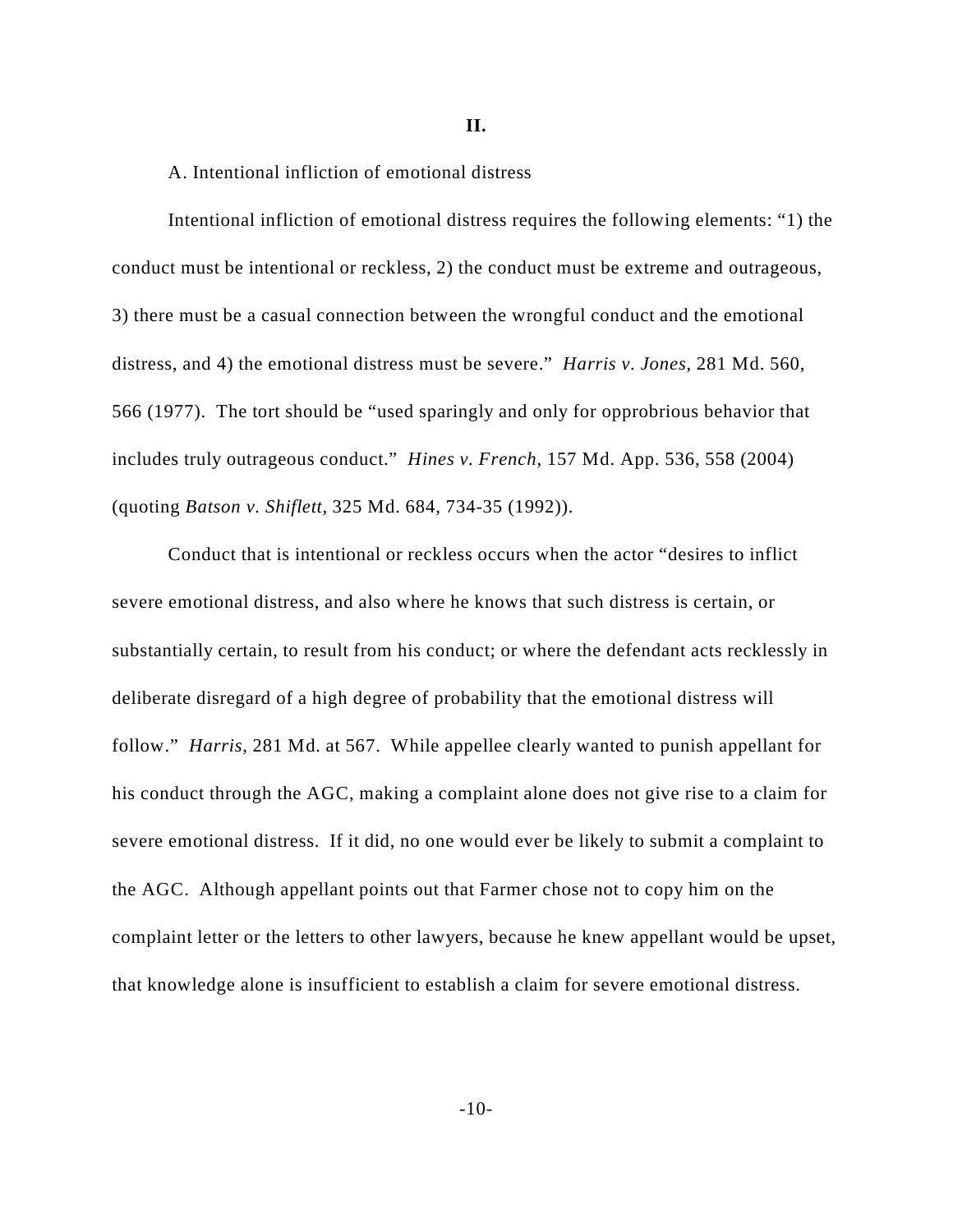Thus, appellant's claim must fail.<sup>4</sup>

B. Tortious interference with contracts

A claim for tortious interference with contract requires that the defendant know of an existing contract and engage in improper conduct to induce a third party's breach of that contract. *Orfanos v. Athenian Inc*., 66 Md. App. 507, 520-21 (1986). Appellant argues that appellee's communications with Mr. Hancock amount to tortious interference with one or more contracts. The trial court found that appellant could not identify any contract that was breached. We agree. Although appellant speculates that he may have lost contracts in the abstract,<sup>5</sup> appellant has not pointed to any specific lost contract or loss of business that he incurred as a result of Farmer's communications with Mr. Hancock. Moreover, appellee states in his letter that he believes Mr. Hancock fired appellant for unprofessional behavior. If the reason Farmer wrote to Mr. Hancock was to confirm that fact, he was not intending to interfere with an *existing* contract.

C. Tortious interference with prospective advantage

In order to sustain a claim for tortious interference with prospective advantage "plaintiffs must identify a possible future relationship which is likely to occur, absent the

 $4$  Even though we do not feel it is necessary to examine fully whether appellant met the other elements of the tort, we note that the record demonstrates that Farmer's conduct was not extreme and outrageous, and any emotional distress that appellant suffered was not severe.

 $<sup>5</sup>$  Mixter intended to have Hancock testify that he was more reluctant to send cases</sup> to him after Farmer contacted him. But this testimony would be too speculative to support a claim for tortious interference with contract.